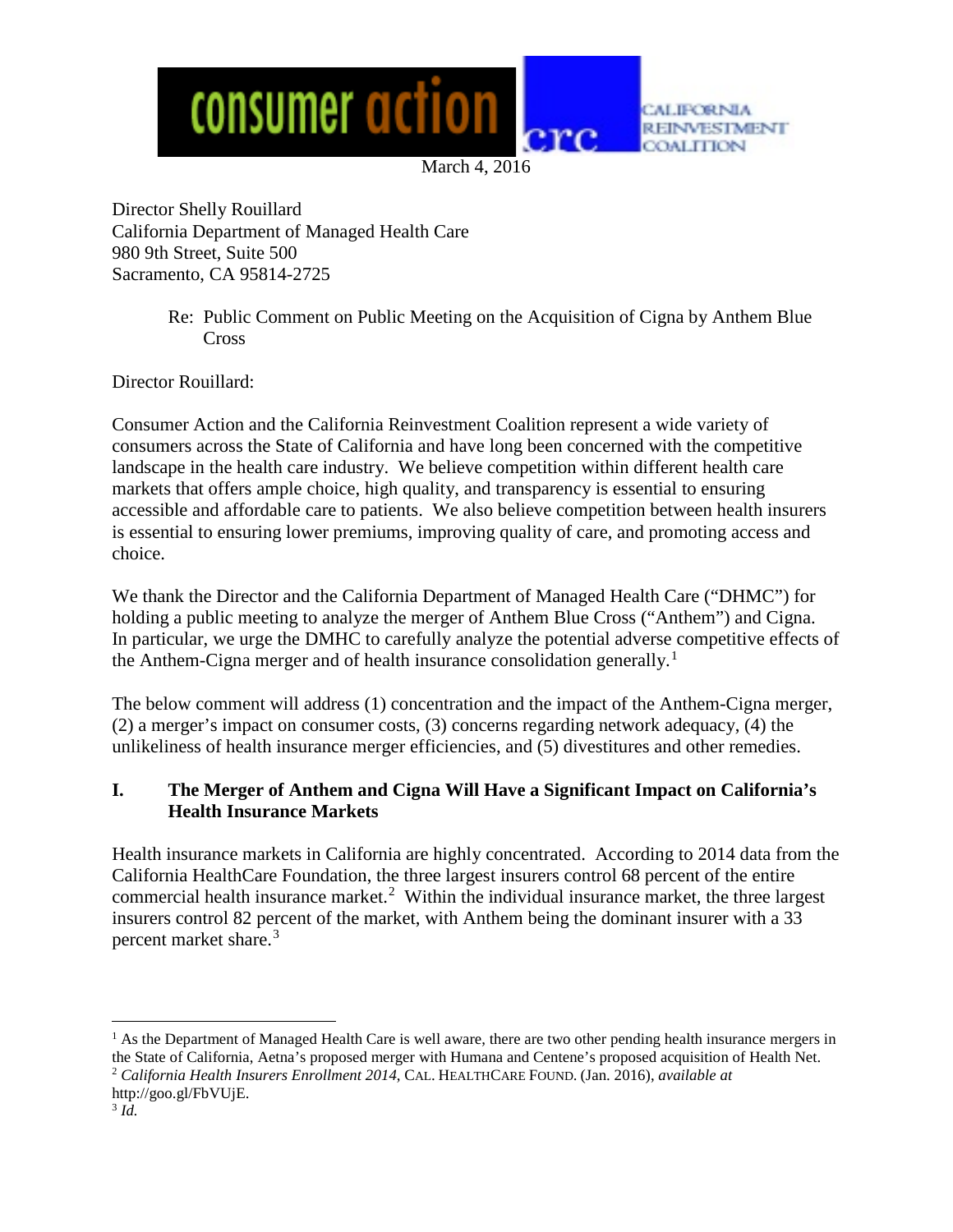Data analyzing market share data and concentration levels show that the proposed merger of Anthem and Cigna raises serious concerns under both federal antitrust law and the standards under California's antitrust and insurance statutes. The merger between Anthem and Cigna would create an entity that covers 8.2 million lives, making it the largest insurer in California.<sup>[4](#page-1-0)</sup> According to the American Medical Association, along with lessening competition statewide, the Anthem-Cigna merger would substantially harm competition for different commercial insurance products in metropolitan statistical areas of Santa Cruz-Watsonville, Santa Ana-Anaheim-Irvine, Santa-Barbara-Santa Maria, Salinas, Oxnard-Thousand Oaks-Ventura, Los Angeles-Long Beach-Glendale, Bakersfield, El Centro, and Modesto.[5](#page-1-1)

Lastly, the merger between Anthem-Cigna would also substantially lessen competition within the administrative-services-only ("ASO") market, where larger employers cover their employees' health care costs, but purchase access to provider networks and other services from insurers. A combination of Anthem and Cigna would create an entity with 61 percent market share of the 6.4 million lives in the California ASO market.<sup>[6](#page-1-2)</sup>

## **II. The Merger is Likely to Result in Higher Consumer Costs Throughout California**

Consumers across the country are concerned about higher health care costs, including rising costs associated with health insurance. For Californians, health insurance premiums continue to rise. From 2011 to 2016, premiums in the California individual market have gone up on average 8.5 percent per year.<sup>[7](#page-1-3)</sup> Anthem, the largest insurer on the Covered California Exchange operating in all 19 regions, received double-digit rate increases for products in five different regions. $8$ With prices steadily increasing in highly concentrated California insurance markets, this proposed merger could exacerbate this trend, leading to even higher consumer costs.

There is little dispute that there is a direct correlation between health insurer concentration and higher premiums.<sup>[9](#page-1-5)</sup> According to one health economics expert at the University of Southern California's Schaeffer Center for Health Policy and Economics, "when insurers merge, there's almost always an increase in premiums."[10](#page-1-6) Two separate, retrospective economic studies on health insurance mergers found significant premium increases for consumers post-merger. One study found that the 1999 Aetna-Prudential merger had resulted in an additional seven percent premium increase in 139 separate markets throughout the United States.<sup>11</sup> Another study found

<span id="page-1-0"></span> <sup>4</sup> *Id.* Anthem has 6.1 million lives and Cigna has 2.1 million lives across a number of products. Post-merger, Kaiser would be the second largest insurer in the state with 7 million covered lives.

<span id="page-1-1"></span><sup>5</sup> American Medical Association, *Markets where an Anthem-Cigna merger warrants antitrust scrutiny* (Sept. 8, 2015).<br><sup>6</sup> California Health Insurers Enrollment 2014, supra note 2.

<span id="page-1-3"></span><span id="page-1-2"></span><sup>6</sup> *California Health Insurers Enrollment 2014*, *supra* note 2. 7 *See* Katherine B. Wilson, *Individual Health Insurance Premium Growth in California*, CAL. HEALTHCARE FOUND. (Nov. 2015), *available at* http://goo.gl/0WD2Ti (for 2016, rates increased by 3.8 percent).

<span id="page-1-4"></span><sup>8</sup> *See* Covered California, *Health Insurance Companies and Plan Rates for 2016* (Oct. 29, 2015), *available at* https://goo.gl/RpVk3J (Anthem along with California Blue Shield are the only two insurers to offer individual

<span id="page-1-5"></span>insurance products in all 19 regions on the Covered California Exchange).<br><sup>9</sup> See Leemore Dafny, Are Health Insurances Markets Competitive?, 100 AM. ECON. REV. 1399 (2010).

<span id="page-1-6"></span> $^{10}$  David Lazarus, As Health insurers merge, consumers' premiums are likely to rise, L.A. TIMES (July 10, 2015 4:00) AM), http://goo.gl/nF7HRS.

<span id="page-1-7"></span><sup>11</sup> *See* Leemore Dafny *et al*., *Paying a Premium on Your Premium? Consolidation in the US Health Insurance Industry,* 102 AM. ECON. REV. 1161 (2012).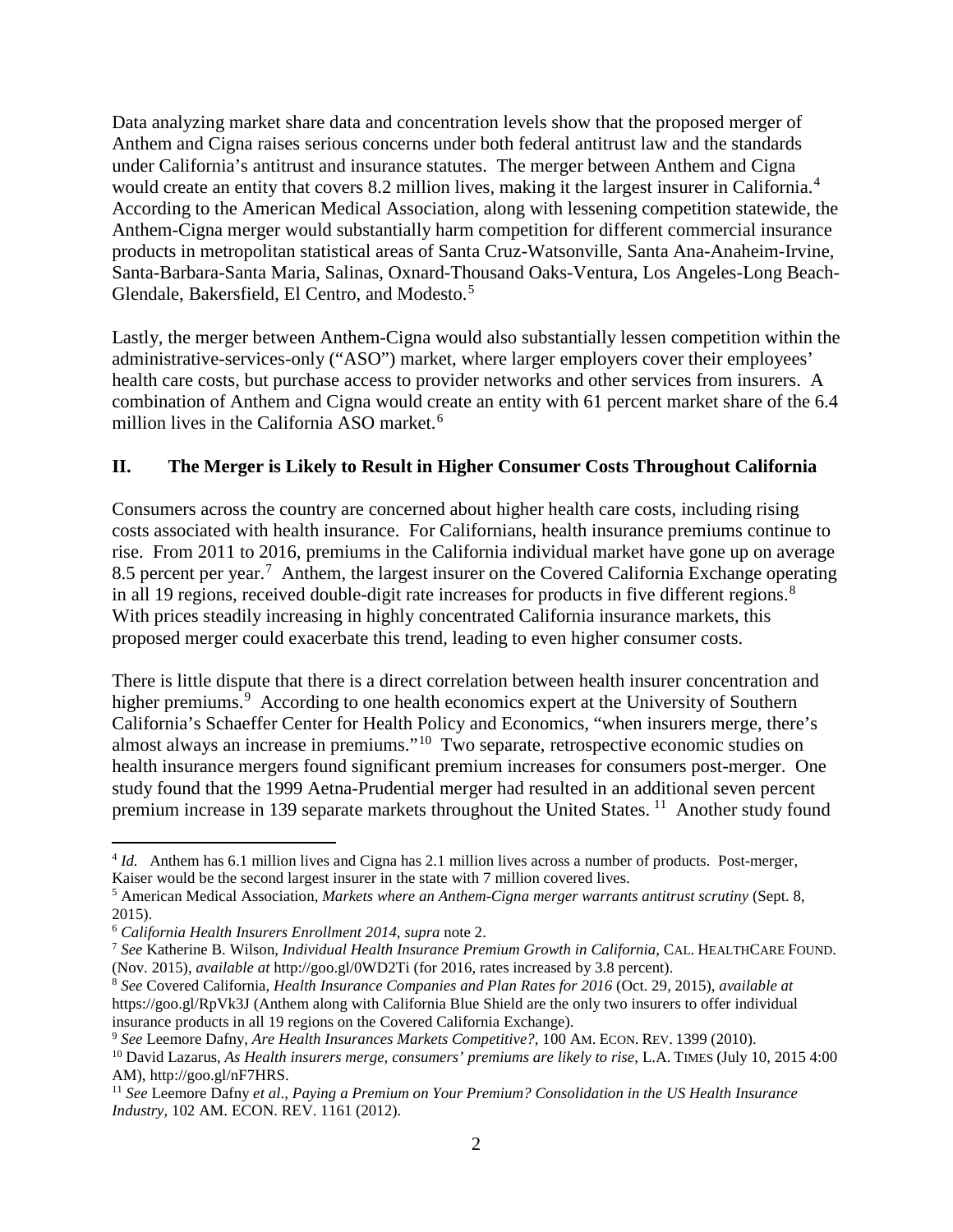that the 2008 United-Sierra merger had resulted in an additional 13.7 percent premium increase in Nevada.<sup>12</sup> There is also economic evidence that a dominant insurer can increase rates  $75$ percent higher than smaller insurers competing in the same state.<sup>13</sup> The insurance mergers could also impact out-of-pocket costs as patients see increases in deductibles or other insurance-related  $costs.<sup>14</sup>$  $costs.<sup>14</sup>$  $costs.<sup>14</sup>$ 

In contrast, there are no economic studies or evidence indicating that insurance mergers lead to lower prices for consumers. However, that has not prevented the merging companies from suggesting that their mergers will create cost savings which they will pass along to consumers.<sup>15</sup> Much of these supposed savings are attributed to the new merged firm's expected greater buying power, also known as monopsony power. According to proponents of the mergers, a dominant insurer can use monopsony power to lower provider reimbursement rates and pass the savings along to consumers.<sup>[16](#page-2-4)</sup> But, there is no evidence consumers actually receive any of these potential savings. In fact, Professor Thomas Greaney, a health antitrust scholar, has noted that the insurer "has little incentive to pass along the savings to its policyholders."[17](#page-2-5) More likely, the now-dominant insurer would exploit its monopsony power to benefit only itself, closing off choices, and pressuring providers to cut corners on quality of care in order to meet its demands – the opposite of what consumers need.<sup>[18](#page-2-6)</sup> As the American Antitrust Institute, the leading nonprofit antitrust think tank, recently concluded, economic studies and evidence indicate that "consumers do not benefit from lower healthcare costs through enhanced bargaining power."[19](#page-2-7)

Current market regulations will not deter an insurer from raising consumer costs. Supporters of the merger have argued that the medical loss ratio ("MLR") "limit the profit margins that

<span id="page-2-0"></span> <sup>12</sup> *See* Jose Guardado et al. *The Price Effects of a Large Merger of Health Insurers: A Case Study of United-Sierra,*  1(3) HEALTH MANAGEMENT, POL'Y & INNOVATION 1 (2013).

<span id="page-2-1"></span><sup>13</sup> Eugene Wang and Grace Gee, *Larger Insurers, Larger Premium Increases: Health insurance issuer competition post-ACA*, TECH. SCI. (Aug. 11, 2015), *available at* http://goo.gl/918ULo.

<span id="page-2-2"></span><sup>14</sup> *See generally* Leemore Dafny, *Evaluating the Impact of Health Insurance Industry Consolidation: Learning from Experience*, COMMONWEALTH FUND (Nov. 20, 2015), http://goo.gl/xRYb5x; *see also* Korin Miller, 6 Ways the Big Health Insurance Mergers Will Affect Your Coverage, YAHOO HEALTH (July 24, 2015), https://goo.gl/qLioCy (noting that "out-of-pocket payments could increase" because insurance coverage could limit certain services or number of visits forcing patients to pay more).

<span id="page-2-3"></span><sup>15</sup> *See Effects on Competition of Proposed Health Insurer Mergers: Hearing before Comm. on the Judiciary Subcomm. on Regulatory Reform, Commercial and Antitrust Law*, 114th Cong. (Sept. 29, 2015) (testimony of Joseph Swedish, President & CEO of Anthem, Inc.), *available at* http://goo.gl/B0sy5T (the merger will "lower costs" and "encourage greater cost and quality competition among providers.").

<span id="page-2-4"></span><sup>16</sup> *See* Victoria R. Fuchs and Peter V. Lee, *A Health Side of Insurer Mega-Mergers*, WALL ST. J. (Aug. 26, 2015, 6:36 PM), http://goo.gl/hMhuzI.

<span id="page-2-5"></span><sup>17</sup>*See* Thomas Greaney, *Examining Implications of Health Insurance Mergers*, HEALTH AFFS. (July 16, 2015), http://goo.gl/ETT1DB.

<span id="page-2-6"></span><sup>18</sup> *See Health Insurance Industry Consolidation: Hearing before the Sen. Comm. on the Judiciary, Subcomm. on Antitrust, Competition Policy, and Consumer Rights*, 114th Cong. (Sept. 22, 2015) (testimony of George Slover, Consumers Union), *available at* https://goo.gl/fgvF2o ("[b]ut a dominant insurer could force doctors and hospitals to go beyond trimming costs, to cut costs so far that it begins to degrade the care and service they provide below what consumers value and need").

<span id="page-2-7"></span><sup>&</sup>lt;sup>19</sup> Letter from the American Antitrust Institute, Thomas Greaney, and Diana Moss, to William J. Baer, Assistant Attorney General Dep't of Justice (Jan. 11, 2016), *available at* http://goo.gl/BD1zTL.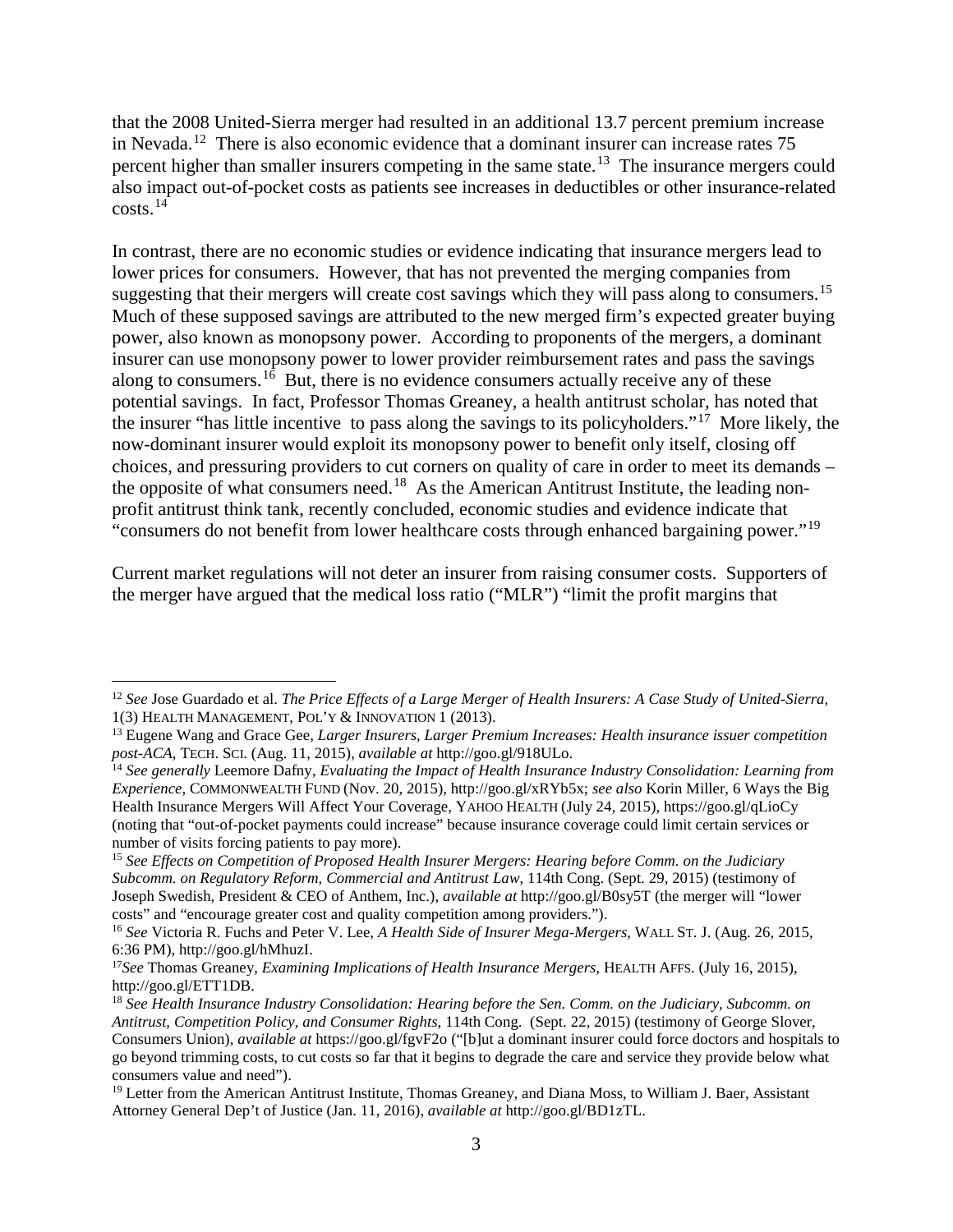insurers can make," thus protecting consumers from price increases.[20](#page-3-0) While MLR is an important tool that requires health insurers spend 80 to 85 percent of net premiums on medical services and quality improvements, it will not adequately protect consumers from anticompetitive harm. Along with MLR not applying to self-insured plans, and the potential for MLR to be gamed by insurers to reduce consumer welfare, MLR, as health antitrust expert Professor Jamie King has observed, "does not guarantee that dominant insurers will not raise premiums and as such, it is not a substitute for the pressures toward lower costs and higher quality created by a competitive market."<sup>[21](#page-3-1)</sup>

#### **III. There are Significant Concerns over Network Adequacy**

Consumers are concerned that the mergers would restrict their choice of and access to an adequate number of providers. For many consumers, the provider networks offered in a plan are as important a consideration as cost. The merging insurance companies have claimed that the mergers will "expand … access" for consumers "through a more extensive network of hospitals, physicians, services, and health care professionals."<sup>[22](#page-3-2)</sup> We are concerned, however, that the opposite will happen: That consumers will find their options limited to plans with overly restricted provider networks and/or lose access to an adequate number of providers in their local area.

These concerns are not speculative. Network adequacy is an issue in California. A recent study by the Leonard Davis Institute of Health Economics and the Robert Wood Johnson Foundation found that 75 percent of silver level plans offered on the Covered California Exchange use narrower networks that only include 25 percent or fewer of all area providers.<sup>23</sup> For these reasons, we request that DMHC analyze and consider network adequacy issues in the Anthem-Cigna merger.

### **IV. Health Insurance Merger Efficiencies are Highly Unlikely in California**

As a general matter, one potential benefit of mergers is the enhancement of the new company's ability to compete, by strengthening its capacity to bring down price, improve quality, enhance services, or create new products – collectively referred to as "efficiencies."<sup>24</sup>

<span id="page-3-0"></span> <sup>20</sup> *E.g.* Mara Lee, *Anthem Merger Filing: No Plans to Cut Cigna Workers 'In Any Material Respect'*, HARTFORD COURANT (Sept. 25, 2015 6:45 PM), http://goo.gl/6OXe2T (quoting Anthem's application to the Connecticut Insurance Department to acquire Cigna).

<span id="page-3-1"></span><sup>&</sup>lt;sup>21</sup> *Effects on Competition of Proposed Health Insurer Mergers: Hearing Before Comm. on the Judiciary Subcomm. on Regulatory Reform, Commercial and Antitrust Law*, 114th Cong. (Sept. 29, 2015) (testimony of Jamie S. King, Professor University of California, Hastings College of Law), *available at* http://goo.gl/Gje3Ci.

<span id="page-3-2"></span><sup>22</sup> *See Healthy Competition? An Examination of the Proposed Health Insurance Mergers and the Consequent Impact on Competition: Hearing before Comm. on the Judiciary Subcomm. on Regulatory Reform, Commercial and Antitrust Law*, 114th Cong. (Sept. 29, 2015) (testimony of Joseph Swedish, President & CEO of Anthem, Inc.), *available at* http://judiciary.house.gov/\_cache/files/7ec53173-463e-4d15-a1da-f9db48349b0d/swedishtestimony.pdf.

<span id="page-3-3"></span><sup>23</sup> Dana Polsky & Janet Weiner, *State Variation in Narrow Networks on the ACA Marketplaces*, LEONARD DAVIS INST. HEALTH ECON. (Aug. 2015), *available at* http://goo.gl/2SVXsI.

<span id="page-3-4"></span><sup>24</sup> U.S. Dep't. of Justice & Fed. Trade Comm'n, Horizontal Merger Guidelines at § 6.4 (2010), *available at*  https://goo.gl/Hh3dks.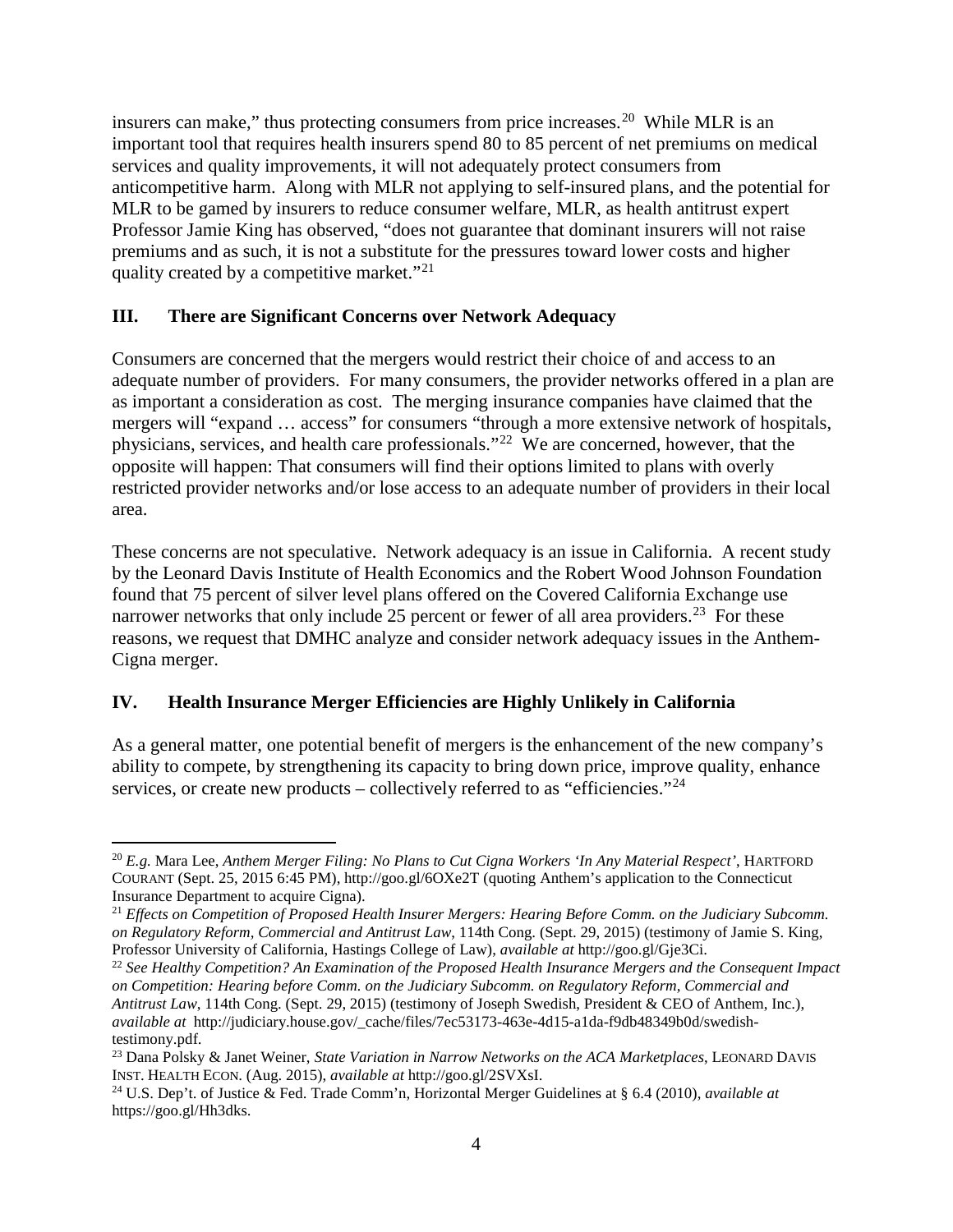The insurers involved in this merger have argued that their merger would create substantial efficiencies leading to improved health care quality and lower costs.<sup>25</sup> But these kinds of efficiencies cannot help justify a merger unless (1) it is really necessary for the insurers to merge to achieve the stated efficiencies, and  $(2)$  the stated efficiencies will actually benefit consumers.<sup>[26](#page-4-1)</sup>

Moreover, while the merging insurers have offered little details about these supposed savings, the bigger question is if consumers would see any benefit themselves from these savings, if they do result, in the form of lower costs or greater value. There is no evidence or scholarly studies showing that insurance mergers lead to savings for consumers. In fact, as previously noted, evidence indicates that health insurance mergers lead to higher consumer costs, not increased consumer savings.<sup>[27](#page-4-2)</sup>

A more abstract argument raised by the merging insurers is that the mergers will allow them to improve innovation. Innovation in health care delivery is critical. For one thing, there is a need to change health care from the current volume-based system to a patient-oriented, value-based delivery model that incentivizes insurers and providers to improve care and lower costs. But we are concerned that, in California, these mergers will further entrench Anthem's preexisting market power, reducing their incentives to compete and improve care. As noted by the American Antitrust Institute, excessive concentration created by the proposed mergers *is likely to reduce incentives* for engaging in innovation.<sup>28</sup>

Furthermore, the insurers have not offered sufficient details or analysis demonstrating how innovation will improve post-mergers. In fact, reviewing their testimony and data, Professor Dafny found speculative their claims that the mergers would enhance their ability to develop and implement new value-based payment agreements, noting that there was no evidence that merger was necessary for carrying out such initiatives.<sup>29</sup> Moreover, in a recent piece in Health Affairs, Professor Dafny and Christopher Ody further noted that statistical evidence shows concentrated insurance markets often have less innovative insurance product offerings, meaning mergers between insurers will not likely lead to higher quality or more innovative insurance products.<sup>[30](#page-4-5)</sup>

### **V. Divestitures and Other Remedies**

It is also important for the California Department of Managed Health Care to consider what actions would help properly protect consumers and ensure the proposed merger, if approved, is in the public interest. If the DHMC decides that a merger is not in the public interest, it has the

<span id="page-4-0"></span> <sup>25</sup> *See* Swedish, *supra* note 15 (section labeled "Improving quality and affordability").

<span id="page-4-1"></span><sup>26</sup> Horizontal Merger Guidelines, *supra* note 24 at § 10 (to rebut a presumption of competitive harm, efficiencies must be merger-specific, cognizable, and substantiated); *St. Alphonsus Med. Ctr. v. St. Luke's Health Sys.*, 778 F.3d 775, 789 (9th Cir. 2015) (efficiencies must demonstrably prove "that a merger is not, despite the evidence of a prima facie case, anticompetitive").<br><sup>27</sup> See Section II.

<span id="page-4-2"></span>

<span id="page-4-3"></span><sup>&</sup>lt;sup>28</sup> Greaney & Moss, *supra* note 19 (emphasis added).

<span id="page-4-4"></span><sup>29</sup> *Health Insurance Industry Consolidation: Hearing before the Sen. Comm. on the Judiciary, Subcomm. on Antitrust, Competition Policy, and Consumer Rights*, 114th Cong. 15 (Sept. 22, 2015) (testimony of Professor Leemore Dafny, Professor Northwestern University), *available at* http://goo.gl/mhExI6. 30 Leemore Dafny & Christopher Ody, *New Health Care Symposium: No Evidence that Insurance Market* 

<span id="page-4-5"></span>*Consolidation Leads To Greater Innovation*, HEALTH AFFS. (Feb. 24, 2016), http://goo.gl/ddqqRo.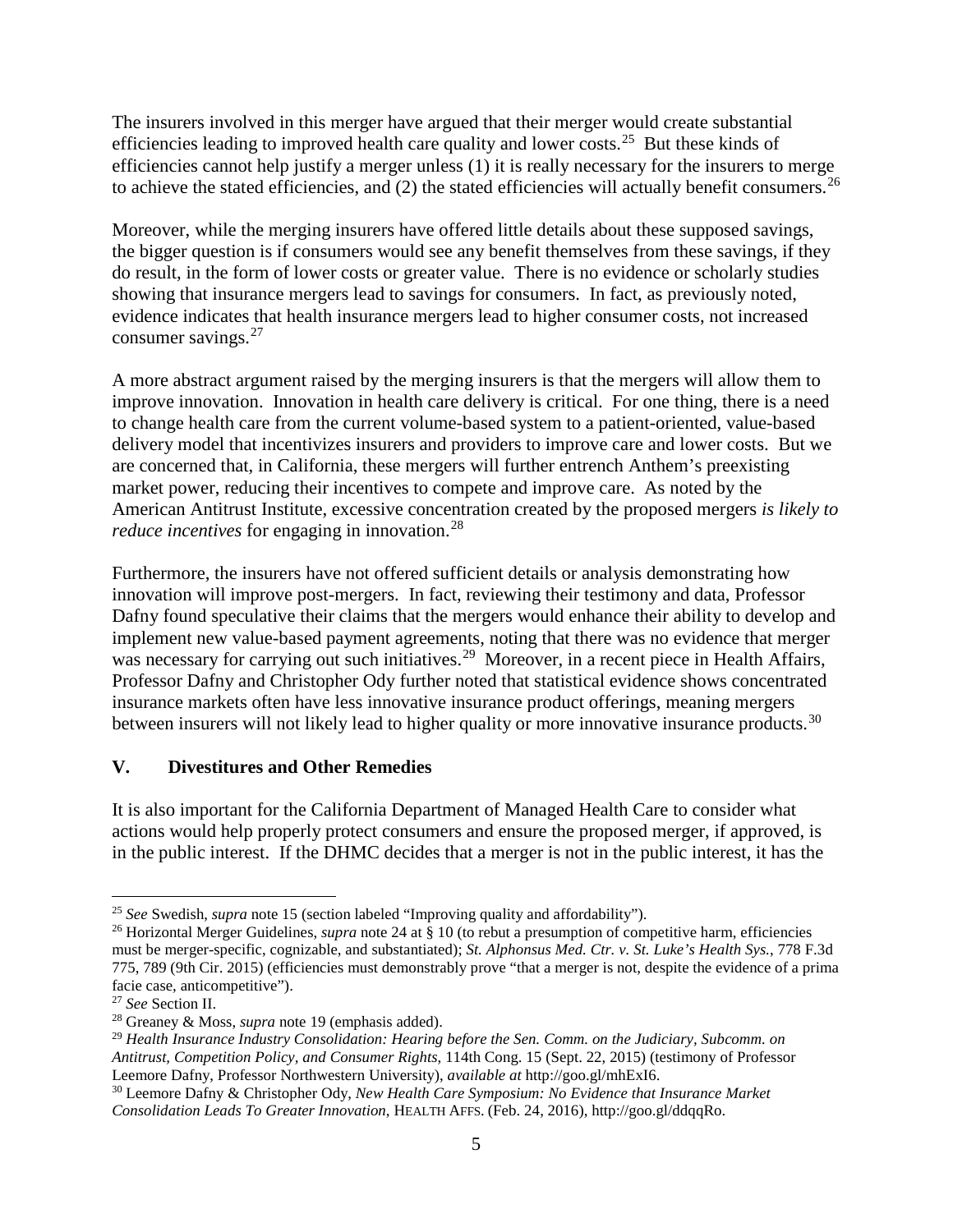power to simply disapprove the merger. The DHMC has also approved health insurance mergers mergers conditioned on the imposition of specific remedies. In the recent Blue Shield acquisition of Care 1st, the DHMC approved the merger but required the parties make a number of improvements to California's health care delivery system, including a \$200 million investment from the parties to "strengthen the health care delivery system, particularly in Medi- $Cal.^{931}$  $Cal.^{931}$  $Cal.^{931}$ 

In contrast, in nearly every health insurance merger enforcement action during the last two decades, the Department of Justice ("DOJ") has relied on the structural remedy of divestiture to address competition problems.<sup>32</sup> Divestitures require that the merging insurance companies spin off subscribers or operations to another, independent insurance company fully capable of restoring the same competition. Given the potential size and scope of divestitures that would be required, including those that would likely be required in California, the American Antitrust Institute has come out against the mergers of both Anthem-Cigna and Aetna-Humana, urging the DOJ to "just say no."<sup>[33](#page-5-2)</sup>

Unfortunately, there is little evidence that the benefits of competition are effectively restored after divestitures. In fact, in the previously cited two retrospective studies on health insurance mergers, both matters involved divestitures of covered lives for different insurance products, but the merged companies were still able to raise premiums by significant margins.<sup>[34](#page-5-3)</sup> Additionally, for any divestiture in these matters to be successful, the purchaser of the assets will need to have and maintain a cost-competitive and attractive network of hospitals and physicians; ensuring this will require scrutiny and continued monitoring from DOJ.<sup>[35](#page-5-4)</sup> With the lack of competition in a number of California markets already, it may be difficult to genuinely preserve the competitive benefits of the pre-merger market structure through divesting subscribers or operations to a competitor.

Most recently, the Florida Office of Insurance Regulation ("OIR") disregarded divestitures as a potential remedy to health insurance mergers. In their consent order to the Aetna-Humana merger, the OIR noted that the divestitures were "not in the best interests of Florida policyholders and also may be short term in nature."[36](#page-5-5) The OIR noted that such divestitures may "result in unwanted changes in quality of services [and] benefits," and furthermore, that

<span id="page-5-0"></span><sup>&</sup>lt;sup>31</sup> Press Release, Dep't of Managed Health Care, Department of Managed Health Care Approves Blue Shield Acquisition of Care 1st (Oct. 8, 2015), *available at* https://goo.gl/cN988T.

<span id="page-5-1"></span><sup>32</sup> *See, e.g.,* Revised Final Judgment, *United States v. Aetna Inc. and Prudential Insurance Co. of Am*., No. 3-99-cv-1398-H (N.D. Tex. Dec. 7, 1999); Final Judgment, *United States v. UnitedHealth Group Inc. and Sierra Health Servs. Inc.*, No: 1:08-cv-00322 (D.D.C. Sept. 24, 2008); Final Judgment, *United States v. Humana Inc.*, No. 1:12-cv-00464 (D.D.C. March 27, 2012).<br><sup>33</sup> Greaney & Moss, *supra* note 19.

<span id="page-5-2"></span>

<span id="page-5-3"></span><sup>&</sup>lt;sup>34</sup> Dafny, *supra* note 11; Guardado, *supra* note 12.

<span id="page-5-4"></span><sup>35</sup> *The State of Competition in the Health Care Marketplace: The Patient Protection and Affordable Care Act's Impact on Competition*, *Comm. on the Judiciary Subcomm. on Regulatory Reform, Commercial and Antitrust Law*, 114th Cong. (Sept. 10, 2015) (testimony by Professor Thomas Greaney, Saint Louis University School of Law), *available at* http://goo.gl/bceVxi.

<span id="page-5-5"></span><sup>&</sup>lt;sup>36</sup> Consent Order at 8, In the Matter of Application for the Indirect Acquisition of Humana by Aetna, No. 125926-16-C0 (Feb. 15, 2016), *available at* http://goo.gl/AvXzED.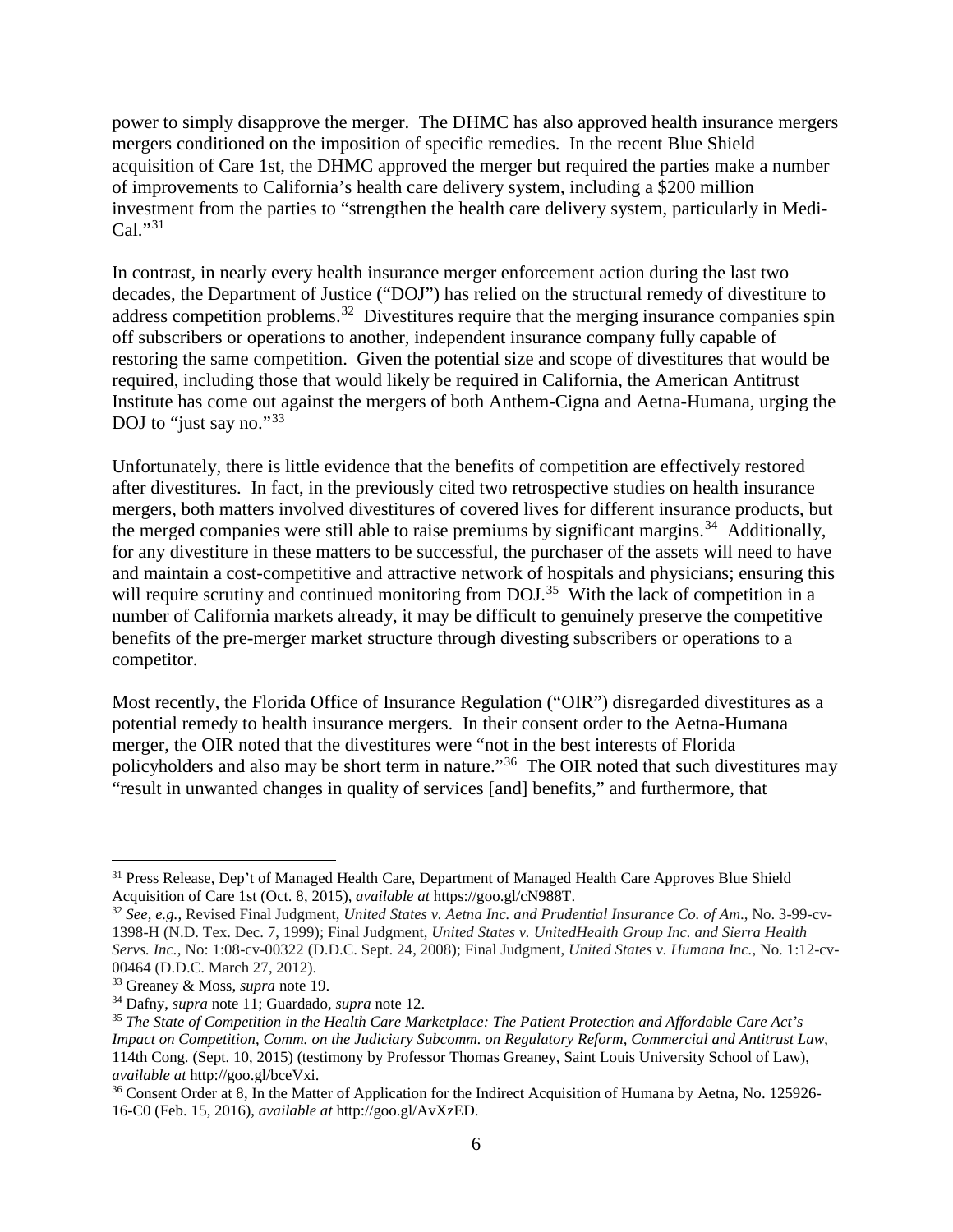policyholders can switch insurance every year, which would "lessen the effectiveness of divestitures as a means to manage market concentration."[37](#page-6-0)

The DOJ (and the California Attorney General's Office, using its own antitrust authority) may be considering divestitures, as an alternative to opposing the merger outright. But as previously noted, the DHMC has, in the past, developed additional remedies for a health insurance merger. These remedies can be in addition to any remedies, including divestitures, ordered by the DOJ or the California Attorney General.

In the event that the Anthem-Cigna merger is permitted to go forward, here is a short list of possible regulatory steps the California Department of Managed Health Care might consider, among others that could help limit competitive harm:

- (1) Requiring premium stability or heightened rate control for a number of years postmerger.
- (2) Requirements ensuring that the merged company cannot scale back plan benefits and options.
- (3) Improving access to providers throughout the state and within local areas.
- (4) Ensuring that the merged company continues to provide the differentiated insurance products offered previously by the two companies, within the state and local areas, for a number of years.
- (5) Ensuring that consumer access to adequate networks and network options is preserved and strengthened, including in rural and underserved areas.
- (6) Requiring that the merged company pass along any cost savings associated with the merger to consumers, in the form of lower premiums and deductibles.

# **Conclusion**

The undersigned organizations are concerned by the potential for this merger, between two of the largest, most dominant national health insurers, to substantially lessen competition for different insurance products in the State of California and adversely impact price, access, and quality of care. Although the merging companies are claiming various supposed benefits associated with the merger, all scholarly evidence suggests that consumers will see limited to no benefits and instead will face higher costs, less innovation, and potentially lower quality of care.

With the prospect that the Anthem-Cigna merger might go forward, and recognizing the shortcomings of divestitures as an effective remedy, we urge the California Department of Managed Health Care and Director to carefully analyze this merger and to be prepared to consider imposing additional requirements to better protect consumers from harm.

We would be happy to address any of the points raised in this comment. Please do not hesitate to contact us with any questions.

<span id="page-6-0"></span> <sup>37</sup> *Id.* at 9.